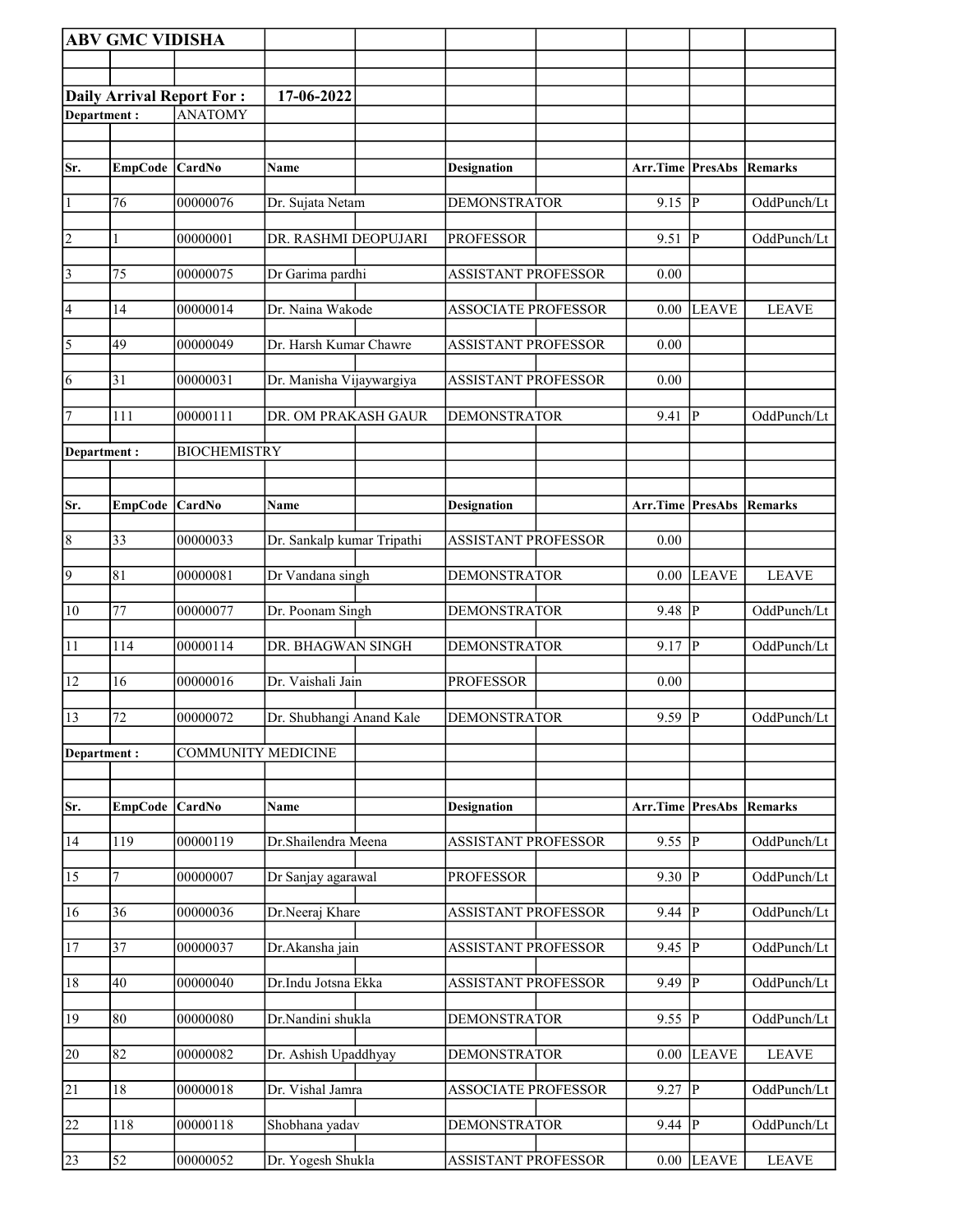| $\overline{24}$ | 113             | 00000113                 | DR. ANIRUDH                 | <b>DEMONSTRATOR</b>        | 9.51                            | IР             | OddPunch/Lt    |
|-----------------|-----------------|--------------------------|-----------------------------|----------------------------|---------------------------------|----------------|----------------|
| 25              | 24              | 00000024                 | Dr. Richa Nigam             | <b>ASSOCIATE PROFESSOR</b> | 9.57                            | P              | OddPunch/Lt    |
| Department:     |                 | <b>DEAN</b>              |                             |                            |                                 |                |                |
|                 |                 |                          |                             |                            |                                 |                |                |
| Sr.             | EmpCode CardNo  |                          | Name                        | <b>Designation</b>         | <b>Arr.Time PresAbs Remarks</b> |                |                |
| 26              | 97              | 00000097                 | DR. Sunil Nandeshwar        | <b>DEAN</b>                | 0.00                            | OD             | <b>OD</b>      |
| Department:     |                 | <b>FORANSIC MEDICINE</b> |                             |                            |                                 |                |                |
|                 |                 |                          |                             |                            |                                 |                |                |
| Sr.             | EmpCode CardNo  |                          | Name                        | <b>Designation</b>         | Arr.Time                        | <b>PresAbs</b> | <b>Remarks</b> |
|                 |                 |                          |                             |                            |                                 |                |                |
| 27              | 85              | 00000085                 | Dr. Sharad Dohare           | <b>DEMONSTRATOR</b>        | 0.00                            | <b>LEAVE</b>   | <b>LEAVE</b>   |
| 28              | 112             | 00000112                 | DR. POOJA TIWARI            | <b>DEMONSTRATOR</b>        | 9.29                            | P              | OddPunch/Lt    |
| 29              | 35              | 00000035                 | Dr. Narendra singh patel    | <b>ASSOCIATE PROFESSOR</b> | 8.59                            | P              | OddPunch/Lt    |
| 30              | 54              | 00000054                 | Dr.Manish Nigam             | <b>PROFESSOR</b>           | 9.57                            | P              | OddPunch/Lt    |
| 31              | 126             | 00000126                 | Dr. Vivek kumar Chouksey    | <b>ASSISTANT PROFESSOR</b> | 9.56                            | P              | OddPunch/Lt    |
| Department :    |                 | MICROBIOLOGY             |                             |                            |                                 |                |                |
|                 |                 |                          |                             |                            |                                 |                |                |
| Sr.             | EmpCode CardNo  |                          | Name                        | <b>Designation</b>         | Arr.Time                        | PresAbs        | Remarks        |
|                 |                 |                          |                             |                            |                                 |                |                |
| 32              | 4               | 00000004                 | Dr Avinash laghave          | <b>PROFESSOR</b>           | 9.56                            | P              | OddPunch/Lt    |
| 33              | 125             | 00000125                 | DR.Himanshi Bansal          | <b>ASSISTANT PROFESSOR</b> | 9.37                            | P              | OddPunch/Lt    |
| 34              | 88              | 00000088                 | Dr. Sanjay Singh            | <b>ASSISTANT PROFESSOR</b> | 8.09                            | ${\bf P}$      | OddPunch       |
| 35              | 106             | 00000106                 | Dr.Aarti Jain               | <b>ASSOCIATE PROFESSOR</b> | 9.47                            | P              | OddPunch/Lt    |
| 36              | $\overline{79}$ | 00000079                 | Dr.Prashant kumar bhakoriya | <b>DEMONSTRATOR</b>        | 9.37                            | $\overline{P}$ | OddPunch/Lt    |
| 37              | $110\,$         | 00000110                 | DR, RAGINI DANGI            | <b>DEMONSTRATOR</b>        | $9.53$ P                        |                | OddPunch/Lt    |
| Department:     |                 | PATHOLOGY                |                             |                            |                                 |                |                |
|                 |                 |                          |                             |                            |                                 |                |                |
| Sr.             | <b>EmpCode</b>  | CardNo                   | Name                        | <b>Designation</b>         | Arr.Time                        | <b>PresAbs</b> | Remarks        |
| 38              | 6               | 00000006                 | Dr Gopal krishna sawke      | <b>PROFESSOR</b>           | 0.00                            |                |                |
| 39              | 128             | 00000128                 | DR.PREETI MANDLOI           | <b>ASSISTANT PROFESSOR</b> | 9.53                            | $ {\bf P} $    | OddPunch/Lt    |
| 40              | 17              | 00000017                 | Dr. Tina Rai                | <b>ASSOCIATE PROFESSOR</b> | 10.00                           | P              | OddPunch/Lt    |
| 41              | 134             | 00000134                 | Dr.Pragati Awashti          | <b>DEMONSTRATOR</b>        | 0.00                            | <b>LEAVE</b>   | <b>LEAVE</b>   |
| 42              | $78\,$          | 00000078                 | Dr. Rajnikant ahirwar       | <b>DEMONSTRATOR</b>        | 9.00                            | $\mathbf{P}$   | OddPunch/Lt    |
| 43              | 51              | 00000051                 | Dr. Lal Pranay singh        | ASSISTANT PROFESSOR        | 9.54                            | P              | OddPunch/Lt    |
|                 |                 |                          |                             |                            |                                 |                |                |
| 44              | 84              | 00000084                 | Dr. Sunil Nagar             | <b>DEMONSTRATOR</b>        | 0.00                            | <b>LEAVE</b>   | <b>LEAVE</b>   |
| 45              | 48              | 00000048                 | Dr.Pratibha Meena           | ASSISTANT PROFESSOR        | 9.55                            | P              | OddPunch/Lt    |
|                 |                 |                          |                             |                            |                                 |                |                |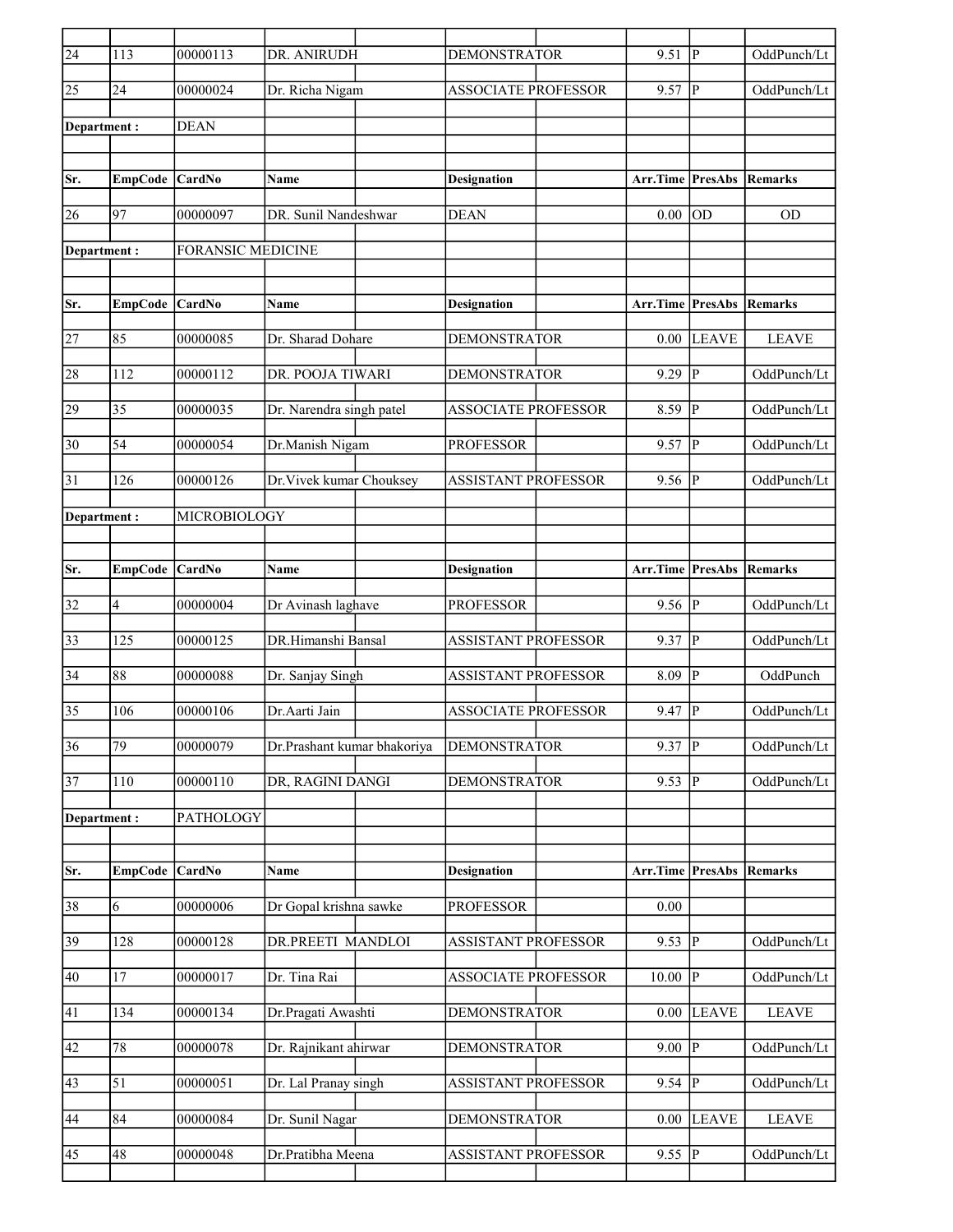| $\overline{46}$ | 83              | 00000083     | Dr.Fuzail Ahmad         | <b>DEMONSTRATOR</b>        |          | P              | OddPunch/Lt    |
|-----------------|-----------------|--------------|-------------------------|----------------------------|----------|----------------|----------------|
|                 | Department:     | PHARAMCOLOGY |                         |                            |          |                |                |
|                 |                 |              |                         |                            |          |                |                |
|                 |                 |              |                         |                            |          |                |                |
| Sr.             | <b>EmpCode</b>  | CardNo       | <b>Name</b>             | <b>Designation</b>         | Arr.Time | <b>PresAbs</b> | Remarks        |
|                 |                 |              |                         |                            |          |                |                |
| 47              | 73              | 00000073     | Dr. Sudhir Kumar Jain   | <b>ASSISTANT PROFESSOR</b> | 9.50     | lр             | OddPunch/Lt    |
| 48              | 133             | 00000133     | Dr.Monika Sahu          | <b>DEMONSTRATOR</b>        | 9.41     | IР             | OddPunch/Lt    |
|                 |                 |              |                         |                            |          |                |                |
| 49              | 22              | 00000022     | Dr Akhilesh kumar       | <b>PROFESSOR</b>           | 0.00     | <b>LEAVE</b>   | <b>LEAVE</b>   |
|                 |                 |              |                         |                            |          |                |                |
| 50              | 74              | 00000074     | Dr. Raina Jain          | ASSISTANT PROFESSOR        | 9.47     | lр             | OddPunch/Lt    |
| Department:     |                 | PHYSIOLOGY   |                         |                            |          |                |                |
|                 |                 |              |                         |                            |          |                |                |
|                 |                 |              |                         |                            |          |                |                |
| Sr.             | <b>EmpCode</b>  | CardNo       | <b>Name</b>             | <b>Designation</b>         | Arr.Time | <b>PresAbs</b> | <b>Remarks</b> |
| $\overline{51}$ | 108             | 00000108     | Dr.Geeta Shammani       | <b>ASSISTANT PROFESSOR</b> | 8.42     | p              | OddPunch/Lt    |
|                 |                 |              |                         |                            |          |                |                |
| 52              | 115             | 00000115     | Dr. SOBHARAN MEENA      | <b>DEMONSTRATOR</b>        | 9.51     | lр             | OddPunch/Lt    |
|                 |                 |              |                         |                            |          |                |                |
| $\overline{53}$ | 70              | 00000070     | Dr. Pankaj Kumar Sharma | <b>DEMONSTRATOR</b>        | 0.00     | <b>LEAVE</b>   | <b>LEAVE</b>   |
| $\overline{54}$ | 8               | 00000008     | Dr Suman rai            | <b>PROFESSOR</b>           | 7.54     | $ {\bf p} $    | OddPunch       |
|                 |                 |              |                         |                            |          |                |                |
| $\overline{55}$ | 15              | 00000015     | Dr. Mona Kharbanda      | <b>ASSOCIATE PROFESSOR</b> | 0.00     |                |                |
|                 |                 |              |                         |                            |          |                |                |
| $\overline{56}$ | $\overline{32}$ | 00000032     | Dr.Brajesh sharma       | <b>ASSISTANT PROFESSOR</b> | 9.55     | $\overline{P}$ | OddPunch/Lt    |
|                 |                 |              |                         |                            |          |                |                |
| $\overline{57}$ | 71              | 00000071     | Dr. Parul Sharma        | <b>DEMONSTRATOR</b>        |          | $0.00$ LEAVE   | <b>LEAVE</b>   |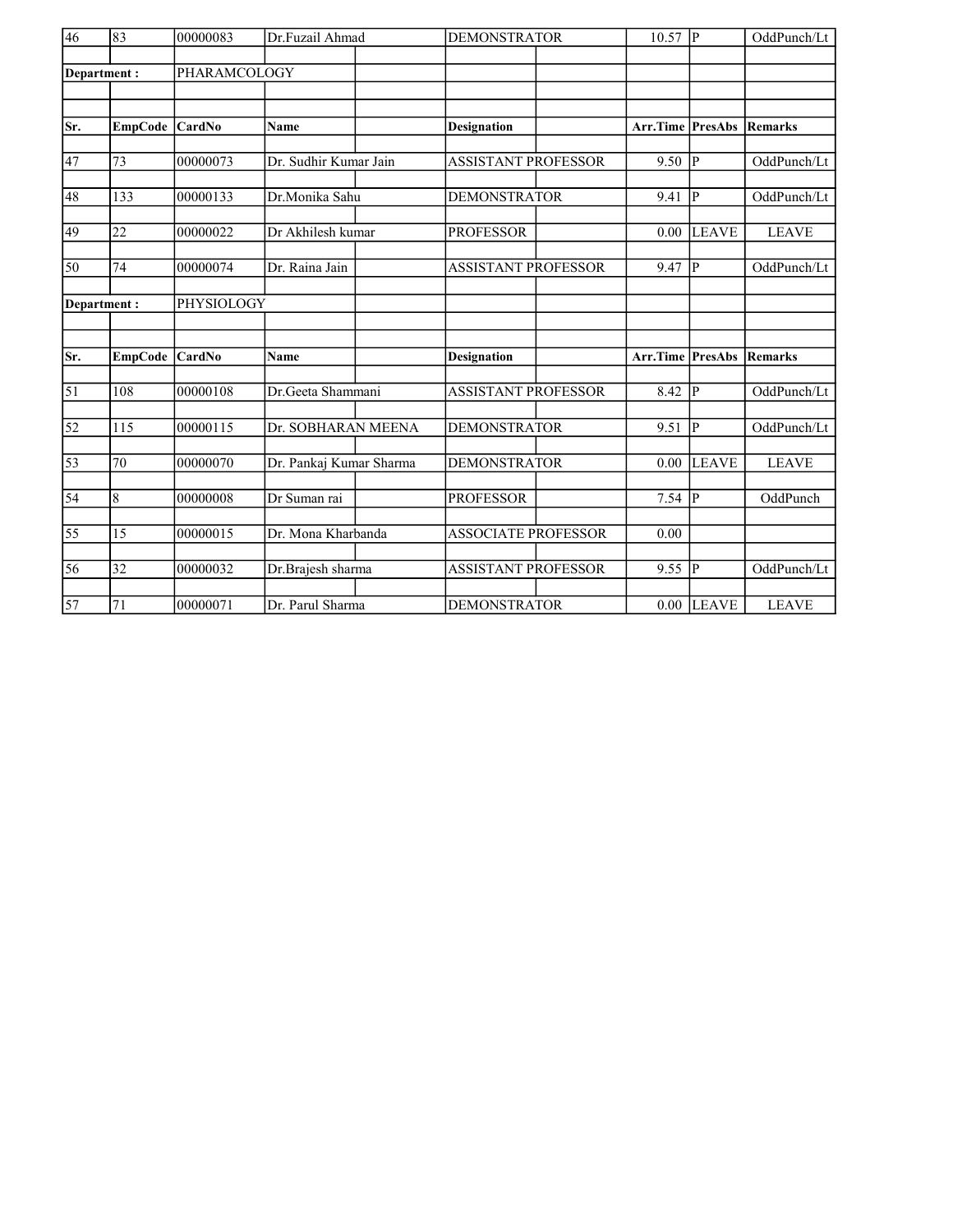|                | <b>ABV GMC VIDISHA</b> |                                  |                            |                                           |                                 |                         |                |
|----------------|------------------------|----------------------------------|----------------------------|-------------------------------------------|---------------------------------|-------------------------|----------------|
|                |                        |                                  |                            |                                           |                                 |                         |                |
|                |                        | <b>Daily Arrival Report For:</b> | 17-06-2022                 |                                           |                                 |                         |                |
| Department:    |                        | <b>ANESTHESIA</b>                |                            |                                           |                                 |                         |                |
|                |                        |                                  |                            |                                           |                                 |                         |                |
| Sr.            | <b>EmpCode</b>         | <b>CardNo</b>                    | Name                       | <b>Designation</b>                        | Arr.Time PresAbs                |                         | Remarks        |
| $\vert$ 1      | 58                     | 00000058                         | Dr.Sevras Hingwe           | <b>ASSISTANT PROFESSOR</b>                | $9.24$ P                        |                         | OddPunch/Lt    |
| $\overline{2}$ | 127                    | 00000127                         |                            | DR.JYOTI RAGHUWANSHI ASSISTANT PROFESSOR  | $9.14$  P                       |                         | OddPunch/Lt    |
| $\vert$ 3      | 57                     | 00000057                         | Dr. Vinyak Gour            | <b>ASSOCIATE PROFESSOR</b>                | 9.35                            | P                       | OddPunch/Lt    |
| 4              | 59                     | 00000059                         | Dr.Chandrakant             | <b>ASSISTANT PROFESSOR</b>                | 9.21                            | $\vert P \vert$         | Lt/Erl         |
| Department :   |                        | <b>DEAN OFFICE</b>               |                            |                                           |                                 |                         |                |
| Sr.            | <b>EmpCode</b>         | CardNo                           | Name                       | <b>Designation</b>                        | <b>Arr.Time PresAbs Remarks</b> |                         |                |
| $\overline{6}$ | 104                    | 00000104                         | Mukesh Kumar               | <b>ADMIN</b>                              | $9.35$ P                        |                         | OddPunch/Lt    |
| 11             | 101                    | 00000101                         | <b>Bhim Singh Parmar</b>   | <b>ADMIN</b>                              | $9.07$ P                        |                         | OddPunch/Lt    |
|                |                        |                                  |                            |                                           |                                 |                         |                |
| 12             | 102                    | 00000102                         | Amit Singh Parihar         | ADMIN                                     | 0.00                            |                         |                |
| 13             | 103                    | 00000103                         | Namrata Jogdand            | <b>ADMIN</b>                              | 10.01                           | ∣P                      | OddPunch/Lt    |
| Department :   |                        | <b>DENTISTRY</b>                 |                            |                                           |                                 |                         |                |
|                |                        |                                  |                            |                                           |                                 |                         |                |
|                |                        |                                  |                            |                                           |                                 |                         |                |
| Sr.            | <b>EmpCode</b>         | CardNo                           | Name                       | <b>Designation</b>                        | Arr.Time PresAbs                |                         | Remarks        |
| 15             | 116                    | 00000116                         | Dr.Bharat jayant sumbh     | <b>PROFESSOR</b>                          | 9.50                            | P                       | OddPunch/Lt    |
| 16             | 131                    | 00000131                         |                            | DR. HEERALAL CHOKOTIY ASSISTANT PROFESSOR | 9.19                            | $\overline{\mathbb{P}}$ | OddPunch/Lt    |
| 17             | 64                     | 00000064                         | Dr.Rishi Thukral           | <b>ASSOCIATE PROFESSOR</b>                |                                 | $0.00$ LEAVE            | <b>LEAVE</b>   |
| Department:    |                        | <b>DERMATOLOGY</b>               |                            |                                           |                                 |                         |                |
| Sr.            | <b>EmpCode</b>         | CardNo                           | Name                       | <b>Designation</b>                        | <b>Arr.Time PresAbs</b>         |                         | <b>Remarks</b> |
| 18             | 100                    | 00000100                         | Dr.sourabh jain            | <b>ASSOCIATE PROFESSOR</b>                | $9.55$ $\overline{P}$           |                         | Lt/Erl         |
| Department:    |                        | E.N.T.                           |                            |                                           |                                 |                         |                |
|                |                        |                                  |                            |                                           |                                 |                         |                |
| Sr.            | <b>EmpCode</b>         | <b>CardNo</b>                    | Name                       | <b>Designation</b>                        | Arr.Time PresAbs                |                         | Remarks        |
| 19             | 27                     | 00000027                         | Dr. Shiv Kumar Raghuwanshi | <b>PROFESSOR</b>                          | $7.57$ P                        |                         | Erl            |
| 20             | 56                     | 00000056                         | Dr. Aditya Gargav          | ASSOCIATE PROFESSOR                       | 9.15                            | P                       | OddPunch/Lt    |
| Department:    |                        | <b>MEDICINE</b>                  |                            |                                           |                                 |                         |                |
|                |                        |                                  |                            |                                           |                                 |                         |                |
| Sr.            | <b>EmpCode</b>         | CardNo                           | Name                       | <b>Designation</b>                        | Arr.Time                        | PresAbs                 | <b>Remarks</b> |
| 21             | 12                     | 00000012                         | Dr Preshant shrivastava    | <b>PROFESSOR</b>                          | 9.44 $\overline{P}$             |                         | OddPunch/Lt    |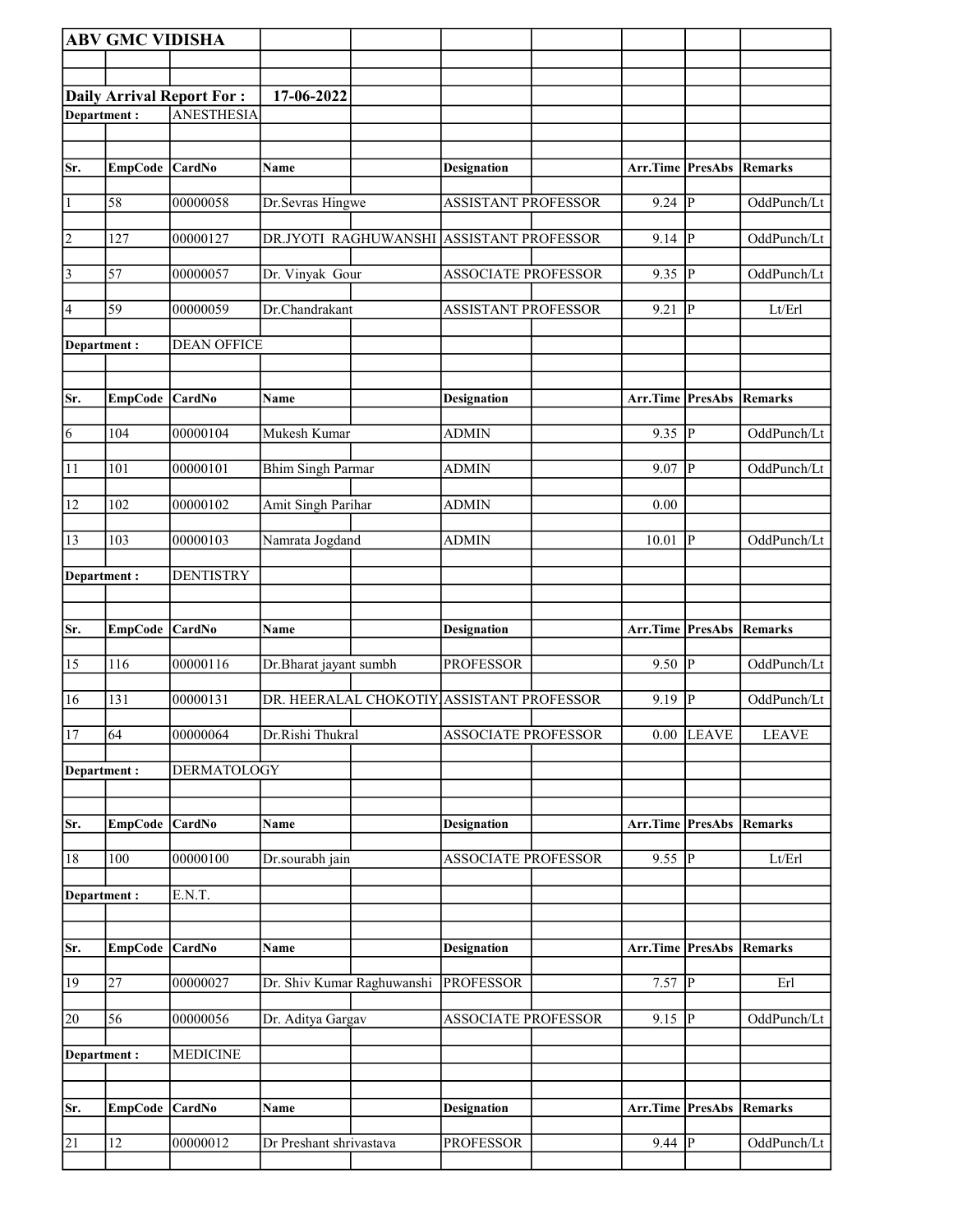| 22              | 129            | 00000129                 | Dr. Mahendra pratap Singh |                                         | <b>ASSISTANT PROFESSOR</b> | 8.48 $\sqrt{P}$                 |                | Lt/Erl         |
|-----------------|----------------|--------------------------|---------------------------|-----------------------------------------|----------------------------|---------------------------------|----------------|----------------|
| $\sqrt{23}$     | 23             | 00000023                 | Dr. Arvind Chouhan        |                                         | <b>ASSOCIATE PROFESSOR</b> | 0.00                            |                |                |
| 24              | 30             | 00000030                 | Dr. Sandeep Aharwar       |                                         | <b>ASSOCIATE PROFESSOR</b> | 8.50                            | P              | OddPunch/Lt    |
| $\overline{25}$ | 50             | 00000050                 | Dr.vinod Dangi            |                                         | <b>ASSISTANT PROFESSOR</b> | $0.00\,$                        | LEAVE          | <b>LEAVE</b>   |
| Department:     |                | <b>OBST. &amp; GYNEE</b> |                           |                                         |                            |                                 |                |                |
|                 |                |                          |                           |                                         |                            |                                 |                |                |
| Sr.             | <b>EmpCode</b> | <b>CardNo</b>            | <b>Name</b>               |                                         | <b>Designation</b>         | <b>Arr.Time PresAbs Remarks</b> |                |                |
| 26              | 42             | 00000042                 | Dr. Mridula singh         |                                         | <b>ASSISTANT PROFESSOR</b> | $0.00\,$                        | <b>LEAVE</b>   | <b>LEAVE</b>   |
| $\overline{27}$ | 41             | 00000041                 | Dr.Aarti sharma           |                                         | <b>ASSOCIATE PROFESSOR</b> | 0.00                            | <b>LEAVE</b>   | <b>LEAVE</b>   |
| 28              | 96             | 00000096                 | DR. Sudha Chourasia       |                                         | <b>PROFESSOR</b>           | $10.35 \overline{P}$            |                | OddPunch/Lt    |
| Department:     |                | OPHTHALMOLOGY            |                           |                                         |                            |                                 |                |                |
|                 |                |                          |                           |                                         |                            |                                 |                |                |
| Sr.             | <b>EmpCode</b> | <b>CardNo</b>            | Name                      |                                         | <b>Designation</b>         | <b>Arr.Time PresAbs Remarks</b> |                |                |
| 29              | 120            | 00000120                 |                           | Dr.Shivcharan Lal Chadravansh PROFESSOR |                            | 8.56                            | P              | OddPunch/Lt    |
| $\overline{30}$ | 121            | 00000121                 | Dr.Nikhila Yadav          |                                         | <b>ASSISTANT PROFESSOR</b> | $9.32$ P                        |                | OddPunch/Lt    |
| 31              | 46             | 00000046                 | Dr. Sapna Raghuwanshi     |                                         | <b>ASSOCIATE PROFESSOR</b> | 0.00                            | <b>LEAVE</b>   | <b>LEAVE</b>   |
| Department:     |                | <b>ORTHOPEDICS</b>       |                           |                                         |                            |                                 |                |                |
|                 |                |                          |                           |                                         |                            |                                 |                |                |
|                 |                |                          |                           |                                         |                            |                                 |                |                |
| Sr.             | <b>EmpCode</b> | CardNo                   | Name                      |                                         | <b>Designation</b>         | Arr.Time PresAbs                |                | Remarks        |
| $\overline{32}$ | 20             | 00000020                 | Dr. Sanat Singh           |                                         | <b>ASSOCIATE PROFESSOR</b> | 9.11                            | P              | Lt/Erl         |
| $\overline{33}$ | 10             | 00000010                 | Dr Atul varshney          |                                         | <b>PROFESSOR</b>           | 9.45                            | IР             | OddPunch/Lt    |
| $\overline{34}$ | 123            | 00000123                 | Dr. Vipin kumar Mishraa   |                                         | ASSISTANT PROFESSOR        | $9.09$ P                        |                | Lt/Erl         |
| $\overline{35}$ | 124            | 00000124                 | Dr.Sunil Kirar            |                                         | <b>ASSISTANT PROFESSOR</b> | 9.19                            | $\overline{P}$ | Lt/Erl         |
| 36              | 55             | 00000055                 | Dr. Sanjay Upadhya        |                                         | <b>ASSOCIATE PROFESSOR</b> | 9.43                            | <sup> p</sup>  | OddPunch/Lt    |
| Department:     |                | <b>PEADITRICS</b>        |                           |                                         |                            |                                 |                |                |
|                 |                |                          |                           |                                         |                            |                                 |                |                |
| Sr.             | <b>EmpCode</b> | CardNo                   | <b>Name</b>               |                                         | <b>Designation</b>         | <b>Arr.Time PresAbs</b>         |                | <b>Remarks</b> |
| $\overline{37}$ | 9              | 00000009                 | Dr Neeti agarawal         |                                         | <b>PROFESSOR</b>           | $9.26$ P                        |                | OddPunch/Lt    |
| 38              | 19             | 00000019                 | Dr. D Sharad Gedam        |                                         | <b>ASSOCIATE PROFESSOR</b> | 0.00                            |                |                |
| 39              | 44             | 00000044                 | Dr. Priya Gogia           |                                         | ASSISTANT PROFESSOR        | 0.00                            |                |                |
| 40              | 61             | 00000061                 | Dr.Deepak K. Uikey        |                                         | <b>ASSOCIATE PROFESSOR</b> | 9.21                            | <sup> </sup> P | OddPunch/Lt    |
| 41              | 60             | 00000060                 | Dr.Shiv R.k. Dubey        |                                         | <b>ASSISTANT PROFESSOR</b> | 0.00                            |                |                |
| Department :    |                | <b>PSYCHIATRY</b>        |                           |                                         |                            |                                 |                |                |
|                 |                |                          |                           |                                         |                            |                                 |                |                |
| Sr.             | <b>EmpCode</b> | CardNo                   | Name                      |                                         | <b>Designation</b>         | <b>Arr.Time PresAbs</b>         |                | Remarks        |